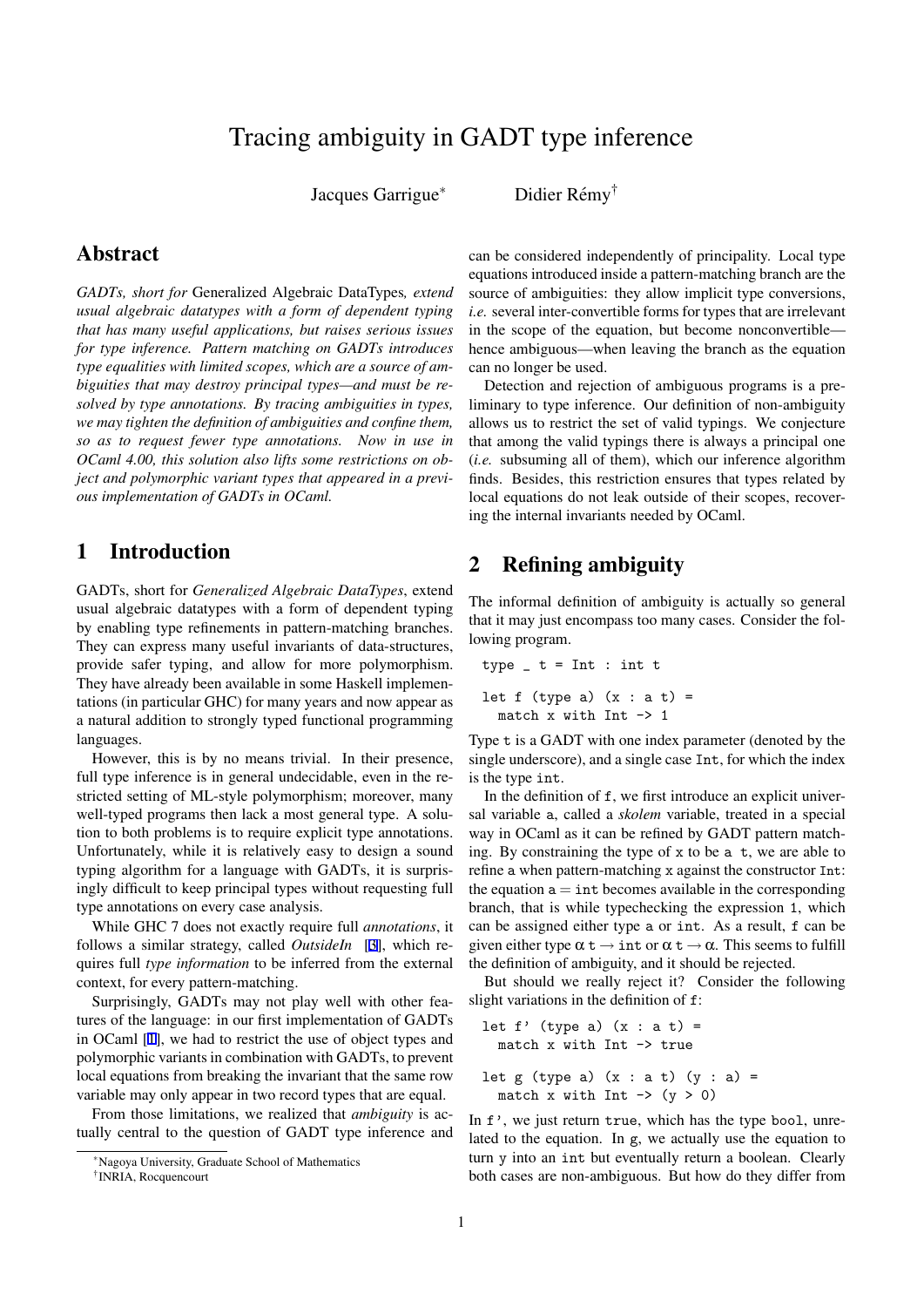<span id="page-1-0"></span>the original f? The only reason we have deemed f to be ambiguous is that 1 could potentially have type a by using the equation. However, nothing forces us to use this equation, and if we do not use it the only possible type is int. It looks even more innocuous than g, where we need indirectly the equation to infer the type of the body.

So, what would be a really ambiguous type? We obtain one by mixing a's and int's in the returned value.

let g' (type a) 
$$
(x : a t)
$$
  $(y : a) =$   
match x with Int  $\rightarrow$  if  $y > 0$  then y else 0

Here, the then branch has type a while the else branch has type int, so choosing either one would be ambiguous.

How can we capture this refined notion of ambiguity? The idea is to track whether such mixed types are escaping from their scope. An intuitive way to see whether this is the case is not to allow the expression to have either type but force it to have the ambiguous type a or int, *i.e.* in a way, the intersection type a*∧*int, which we may just represent as the set of types *{*a*,*int*}*.

A set of types has to be *coherent*, *i.e.* all the types it contains must be equivalent under the equations available in the current scope. However, a set of types may suddenly become incoherent when leaving a scope, which is what we call an *ambiguity*.

We allow type annotations in the source program as a way to avoid ambiguities. Intuitively, in an expression (*e* : τ), both the inner *e* and the outer  $(e:\tau)$  have sets of types  $T_1$  and  $T_2$ that may differ, but such that  $\tau$  be included in both. This way, ambiguity doesn't leak in either direction.

let g' (type a) 
$$
(x : a t) y =
$$

\nmatch x with Int  $\rightarrow$ 

\n(if (y : a) > 0 then (y : a) else 0 : a)

By adding type annotations on y and on the conditional, both variable y and conditional may be given unique types, which are unambiguous when leaving the scope of the equation. That is, (y : a) and 0 can be assigned the type *{*a*,*int*}*, which is also that of the conditional if ... else 0, while the annotation (if ... else 0 : a) and variable y both have the singleton type *{*a*}*.

Of course, it is too verbose to write annotations everywhere, so we let annotations on parameters propagate to their uses and annotations on results propagate inside patternmatching branches. The function g' may just be written:

let  $g'$  (type a)  $(x : a t)$   $(y : a) : a =$ match x with Int  $\rightarrow$  if  $y > 0$  then y else 0

or, using the syntax for explicitly polymorphic types:

let  $g'$  : type a. a t -> a -> a = fun x y -> match x with Int  $\rightarrow$  if  $y > 0$  then y else 0

## 3 Discussion

A natural question at this point is why not just require that the type of the result of pattern-matching a GADT be fully known from annotations? This would avoid the need for this new notion of ambiguity. This is perhaps good enough if we only consider small functions: as shown for g', we may write the function type in one piece (as in either one of the last two versions) and still get the full type information.

However, the situation degrades when using local let bindings. For example, consider the function h below:

let  $h : type a. a t \rightarrow int = fun x \rightarrow$ let  $y =$  match x with Int  $\rightarrow$  1 in  $y*2$ 

The return type int only applies to y\*2, so we cannot propagate it automatically as an annotation for the definition of y. Basically, one would have to explicitly annotate all let bindings whose definition uses pattern-matching on GADTs. This may easily become a burden, especially when the type is completely unrelated to the GADTs (or accidentally related as in the definition of f, above).

GHC 7 improves on this in using constraint solving in place of directional annotation propagation. This greatly reduces the need for annotations, and it even accepts some programs that we would deem ambiguous.

let k (type a) 
$$
(x : a t)
$$
  $(y : a) =$ 

\nlet z =

\nmatch x with Int -> if y >0 then y else 0

\nin z + 1

However, constraint solving requires a completely new inference engine. Moreover, it comes together with a nongeneralizing typing rule for let, whose impact on ML programs appears to be much bigger than on Haskell programs. Finally, it appears that GHC applies a relaxed version of OutsideIn, where some arbitrary choices are allowed at toplevel. This seems to imply that a strict application of OutsideIn, as required for principality, was deemed too constraining.

Another interesting approach to type inference for GADTS [2] is to use several sophisticated passes that propagate local typing constraints (and not just type annotations) progressively to the rest of the program. In practice, the amount of type annotations required on source programs is roughly comparable with the OutsideIn strategy, although both techniques are quite different and hard to compare.

We believe that our notion of ambiguity is simple enough to be understood easily by users, avoids an important number of seemingly redundant type annotations, and provides an interesting alternative to a strict OutsideIn approach.

#### References

- [1] J. Garrigue and J. L. Normand. Adding GADTs to OCaml: the direct approach. Presented at the Workshop on ML, Sept. 2011.
- [2] F. Pottier and Y. Régis-Gianas. Stratified type inference for generalized algebraic data types. In *Proceedings of the 33rd ACM Symposium on Principles of Programming Languages (POPL'06)*, pages 232–244, Charleston, South Carolina, Jan. 2006.
- [3] D. Vytiniotis, S. Peyton Jones, T. Schrijvers, and M. Sulzmann. OutsideIn(X) Modular type inference with local assumptions. *Journal of Functional Programming*, 21(4-5):333–412, Sept. 2011.